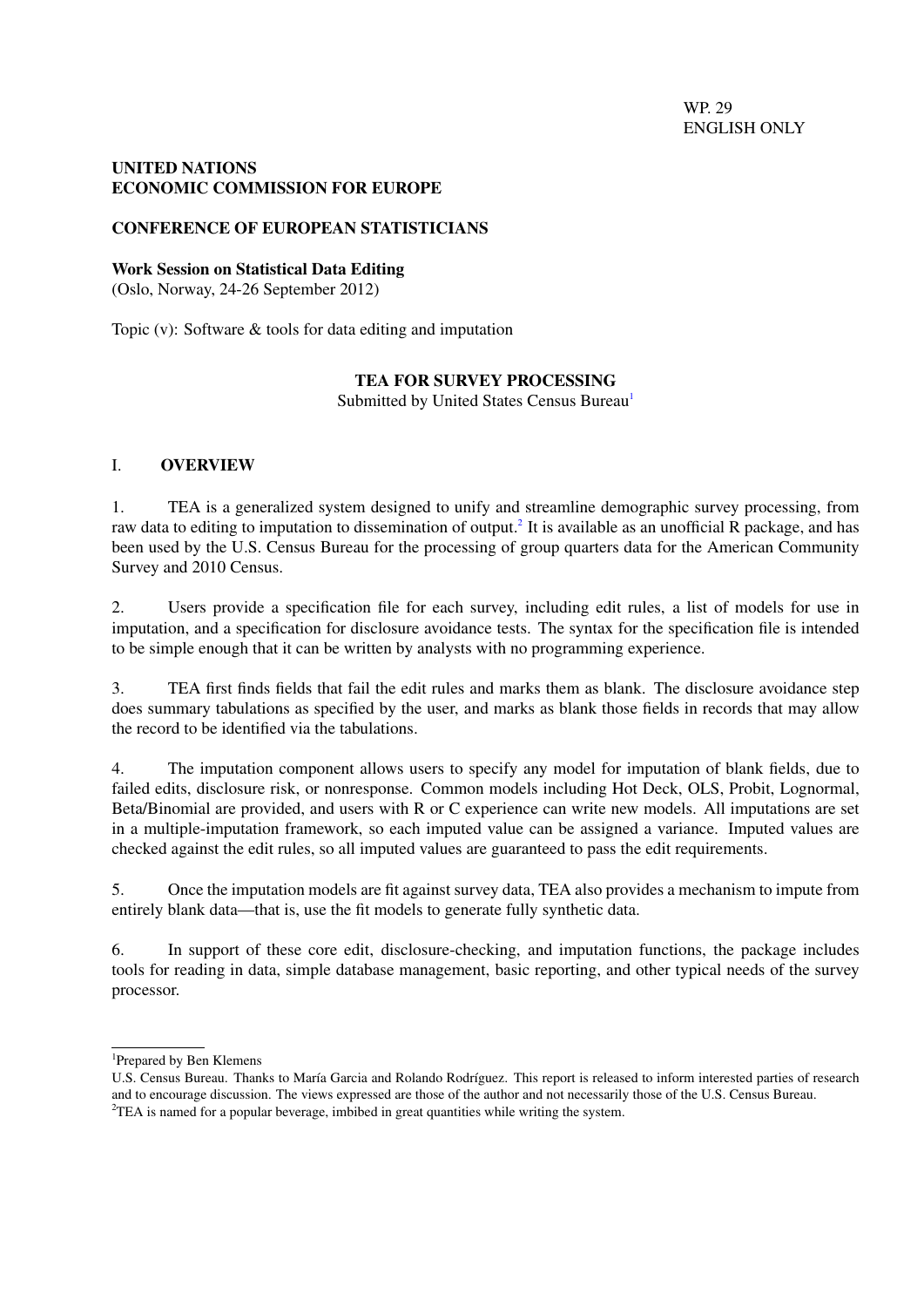### A. Separate components

7. TEA is implemented as a set of distinct components for editing (i.e., identifying those fields that do not meet a set of constraints), inference control, and imputation of missing data. This is very different from other systems where the editing process and imputation method are closely tied. Maintaining segregation between the components provides several benefits.

8. The first benefit is that probabilistic models for imputation are easier to describe and implement. Imputation from a probabilistic model involves fitting a model and then making random draws from the model. One can do such fitting and drawing from a simple distribution such as a Multivariate Normal or a Lognormal distribution, from an ordinary least squares (OLS) regression, or from an empirical distribution consisting of the non-missing values in some subset of the data set.

9. As a corollary to the simplicity of using off-the-shelf models for imputation, we have found that separating consistency checks from imputation models can simplify the specification of the process immensely, because consistency checks are written down in isolation, without an accompanying flowchart of imputation routines, and imputations are written down by simply stating which off-the-shelf model to use.

10. Several examples of the specification will be shown below, so the reader may evaluate whether we have succeeded in developing something user-friendly and readable.

11. The probabilistic model is in contrast to imputation via rules like substituting a value from an ordered list or applying the smallest possible change (by some metric, such as Fellegi-Holt's). TEA provides a limited mechanism for such substitutions, and instead focuses on imputation via specifying, estimating, and drawing from statistical models.

12. TEA strives to simplify the addition of new imputation models. If an analyst decides to replace simple draws from a Normal distribution with draws based on an OLS regression on a set of other variables, the analyst need only change a line or two in the specification. Because edits and imputes are segregated, the edit segment of the specification needs no changes to accommodate this change in model.

13. TEA focuses on probabilistic models aimed at describing the data source itself, and are more appropriate for situations where data are entirely missing or withheld. It is appropriate to use the fact that the logarithm of income tends to be Normally distributed to impute the income of a person who chooses to not report her income. TEA was designed for environments where non-reporting is the primary data problem, and so its focus has been on probabilistic models rather than determining the cause of error and imputing accordingly.

14. Compared to having a definite answer reported by the respondent, imputing a value adds uncertainty, and we would ideally be able to report the uncertainty added by the imputation model. Multiple imputation provides a useful framework for estimating the added variance [\[Rubin,](#page-11-0) [2004\]](#page-11-0). Because of its focus on the sort of probabilistic models around which multiple imputation was designed, TEA facilitates adding multiple imputation to the survey production process.

15. After a brief review of previous work in Section [B](#page-2-0) and an overview of TEA in Section [II,](#page-2-1) this paper will largely follow the process followed by TEA: Section [IV](#page-6-0) discusses the editing step, Section [V](#page-8-0) covers inference control, and Section [VI](#page-8-1) covers the imputation process.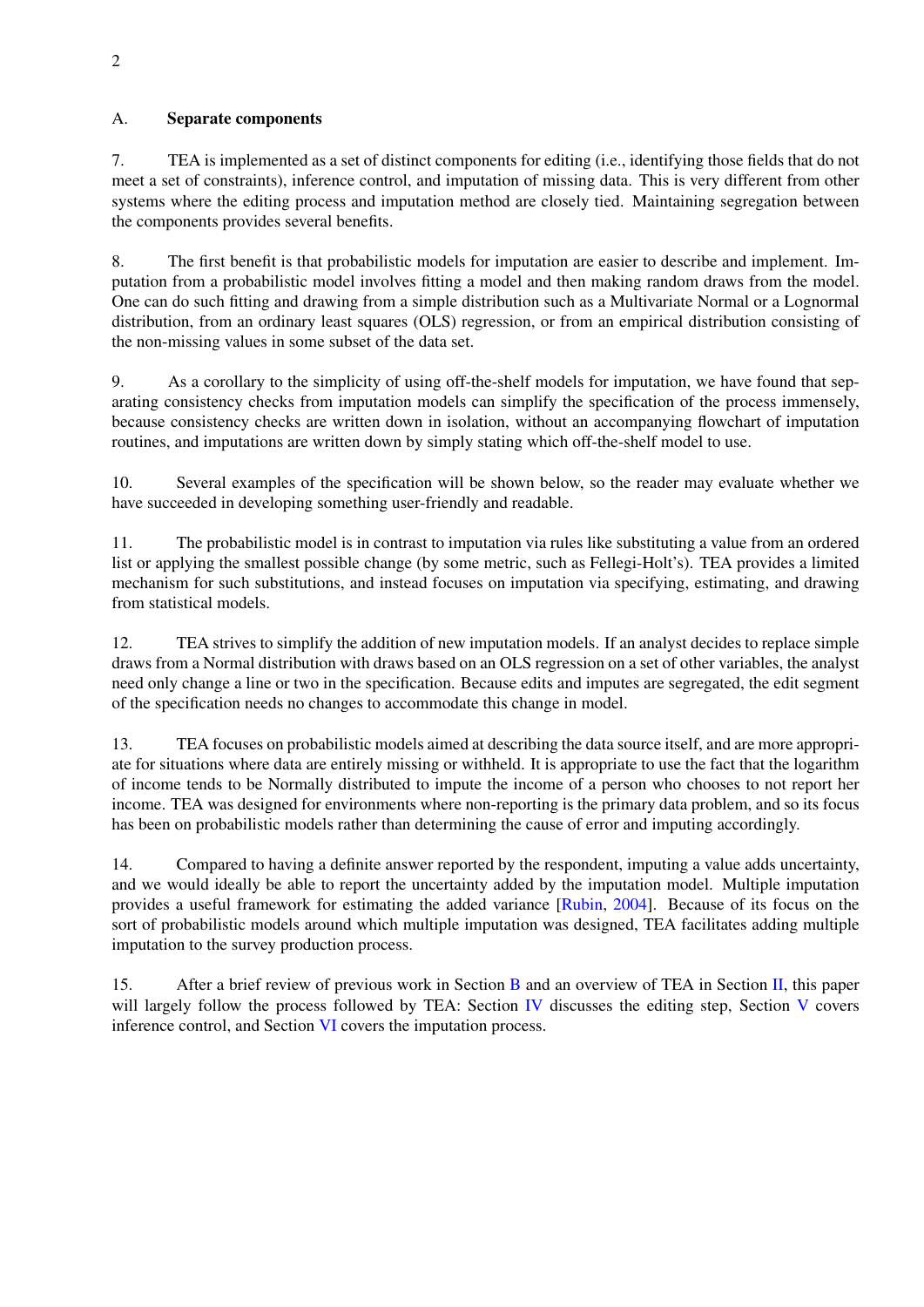### <span id="page-2-0"></span>B. Previous literature

16. [Pierzchala](#page-11-1) [\[1990\]](#page-11-1) gives an overview of the problem of editing (including a useful glossary). Written in 1990, during the midst of the transition from mainframe computers to desktop PCs, it described systems that were a mix of both paradigms. In the present day, the PC has won, and the typical mainframe is a cluster of PCs-on-a-blade. The first consequence is that we can focus on desktop-friendly software. Care must still be taken to process data efficiently, but loading a data set with 300 million observations onto a desktop PC is no longer an impressive feat.

17. The models covered in that paper are uniformly in the class of what I called mechanical edits above, including several implementations of the method of [Fellegi and Holt](#page-11-2) [\[1976\]](#page-11-2) and deterministic nearest-neighbor methods. [Chen et al.](#page-11-3) [\[2002\]](#page-11-3) discusses three newer systems, each of which focuses on determining the cause of the error and imputing accordingly: the editing system for the American Community Survey (ACS, from the US Census Bureau) consists of a long sequence of if-then rules that specify what substitutions are to be made given every type of failure; the DISCRETE system [\[Winkler,](#page-11-4) [1995\]](#page-11-4) uses Fellegi-Holt's method to derive imputation rules from the edits; what is now CANCEIS [\[Bankier et al.,](#page-11-5) [2002\]](#page-11-5) uses a relatively sophisticated nearest-neighbor rule for imputation.

18. Probabilistic models are typically more computationally-intensive. Again, some care must be taken, but it is no longer computationally impossible to estimate and draw from tens of thousands of statistical models.

## <span id="page-2-1"></span>II. AN OVERVIEW OF TEA

19. TEA provides a data pipeline that provides a series of modifications to the input data.

- (1) Read in the data from a plain text file to the database
- (2) Check all edits against the database. Mark those elements that fail.
- (3) Run the disclosure avoidance tests to flag fields in records that may cause disclosure risk.
- (4) Apply each imputation model in sequence to fill in data that are missing (either in the original data set, due to a failed edit, or due to a disclosure issue).
	- (a) Verify that imputed record is consistent.
	- (b) If a record fails an edit, re-impute.

### A. Environment and underlying systems

20. TEA can be run on any POSIX-compliant system, including Windows with Cygwin, Linux, and Mac. It is written using three languages: C, R, and SQL. Each provides facilities that complement the others.

21. SQL is designed around making fast queries from databases, such as finding all observations within a given age range and income band. Any time we need a subset of the data, we will use SQL to describe and pull it. SQL is a relatively simple language, so users unfamiliar with it can probably learn the necessary SQL in a few minutes—in fact, a reader who claims to know no SQL will probably already be able to read and modify the SQL-language conditions in the checks and recodes sections below.

22. The TEA system stores data using an SQL database. Currently, TEA is written to support SQLite as its database interface; however it would be possible to implement other interfaces such as Oracle or MySQL. Output at each step is also to the database, to be read as input into the next step. Therefore, the state of the data set is recorded at each step in the process, so suspect changes may be audited. Outside the database, to control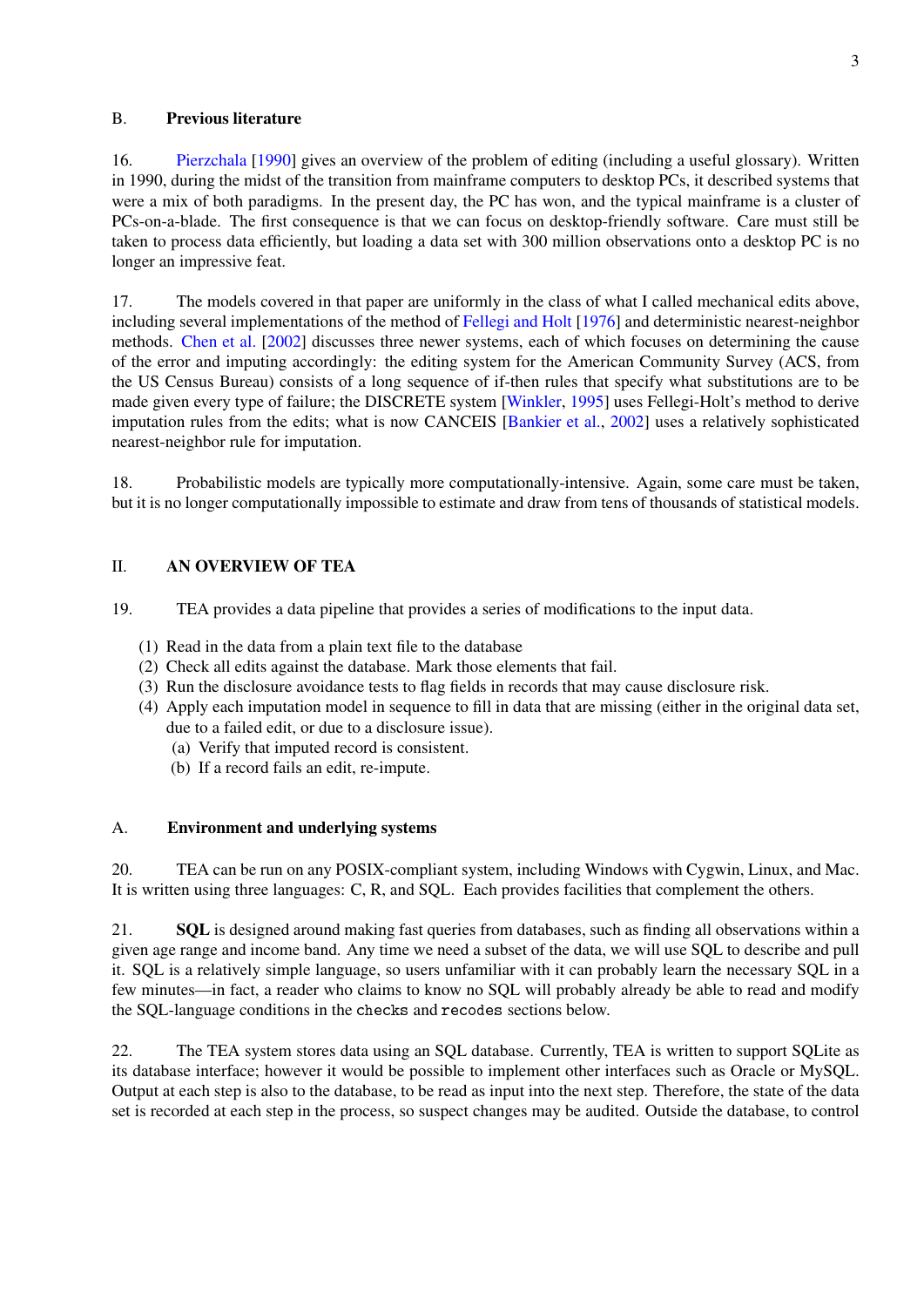

FIGURE 1. The flow of processing. First, read in the data, add artificial variables (recodes) and do pre-edits on the data. Administrative records in the database can be joined to the data using a standard SQL join. Then, flag data that need to be processed, because they are is missing, fail a consistency check, or put personally identifiable information at risk. Having found the data points that need to be fixed, apply an imputation process—there are many that one can choose from—to fill in multiple candidates for a new value. Once those imputations are stored, report a final value and its total variance calculated via the imputation set. Diagram by Rolando Rodríguez.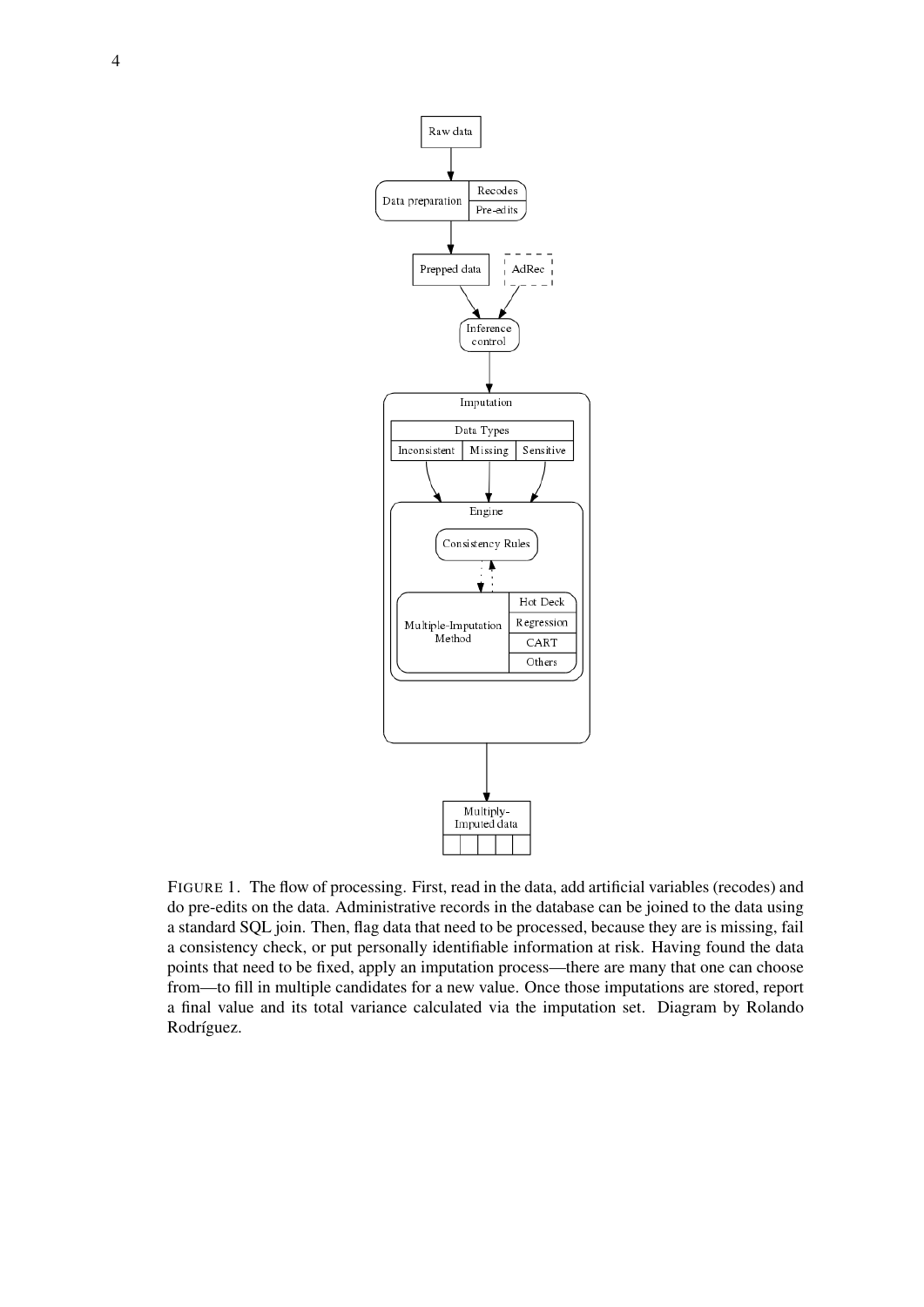what happens and do the modeling, the TEA package consists of roughly 3,500 lines of R code and 5,000 lines of C.

23. R is a relatively user-friendly system that makes it easy to interact with data sets and write quick scripts to glue together segments of the survey-processing pipeline. Its graphical toolbox is unparalleled. R is therefore the interactive front-end for TEA. Users will want to get familiar with the basics of R. As with SQL, users well-versed in R can use their additional knowledge to do additional analysis beyond the tools provided by the system. But due to technical limitations, R is inappropriate for large-scale data analysis, so where possible we store data in SQL tables and do modeling in C.<sup>[3](#page-0-0)</sup>

24. C is the fastest human-usable system available for manipulating matrices, making draws from distributions, and other basic model manipulations. Most of the numerical work will be in C. The user is not expected to know any C at all, because R procedures are provided that do the work of running the underlying C-based procedures.

25. Binding them all together, we can have a system that is friendly to interact with, effectively handles Census-sized data sets, and quickly does the processing for even relatively sophisticated methods.

# B. Interactive R

26. TEA is intended for use by analysts with limited programming experience, so the specification of survey details, including the variables and their ranges, the list of edits, the models for imputation, and so on, should be written in a format that has minimal programming formalities (like an excess of semicolons or deeply-nested parentheses). Even in the most compact notation, the details that need to be specified for a typical survey processing pipeline often take up several pages. In many environments, different people write different portions of the specification. These practicalities, and the general programmer's principle that data and procedure should be separate, advised that the details of the process be segregated into separate specification files.

27. Given the specification file, the procedure to be executed from the R command prompt is rather simple. This script loads the TEA library into R's memory, reads the spec file, flags inconsistencies, flags records at risk of disclosure, and multiply imputes substitute or fill-in values:

```
library("tea")
read_spec("spec")
doChecks()
doFingerprint()
doMImpute()
```
The script is so simple because the specification file will give all of the details of the procedure, so at run-time, the analyst need only indicate what procedures to run.

28. These commands could be entered on R's command line as easily as in a script file, so an analyst who needs to verify the results of the consistency-checking step could copy and paste the first three lines of the script onto the R command prompt, where they will run and then return the analyst to the command prompt,

<sup>&</sup>lt;sup>3</sup>The first key limitation is that R largely lacks a call-by-reference mechanism, meaning that a function that takes in a 1,000  $\times$  1,000 matrix and changes one element may have to output a new copy of all million elements. The second is that R relies heavily on a data structure known as the S expression, which is largely modeled on LISP-like list elements. Due to issues of memory layout, processing on S expressions will be slower than on raw matrices. These limitations are not always binding, and can often be avoided via careful writing.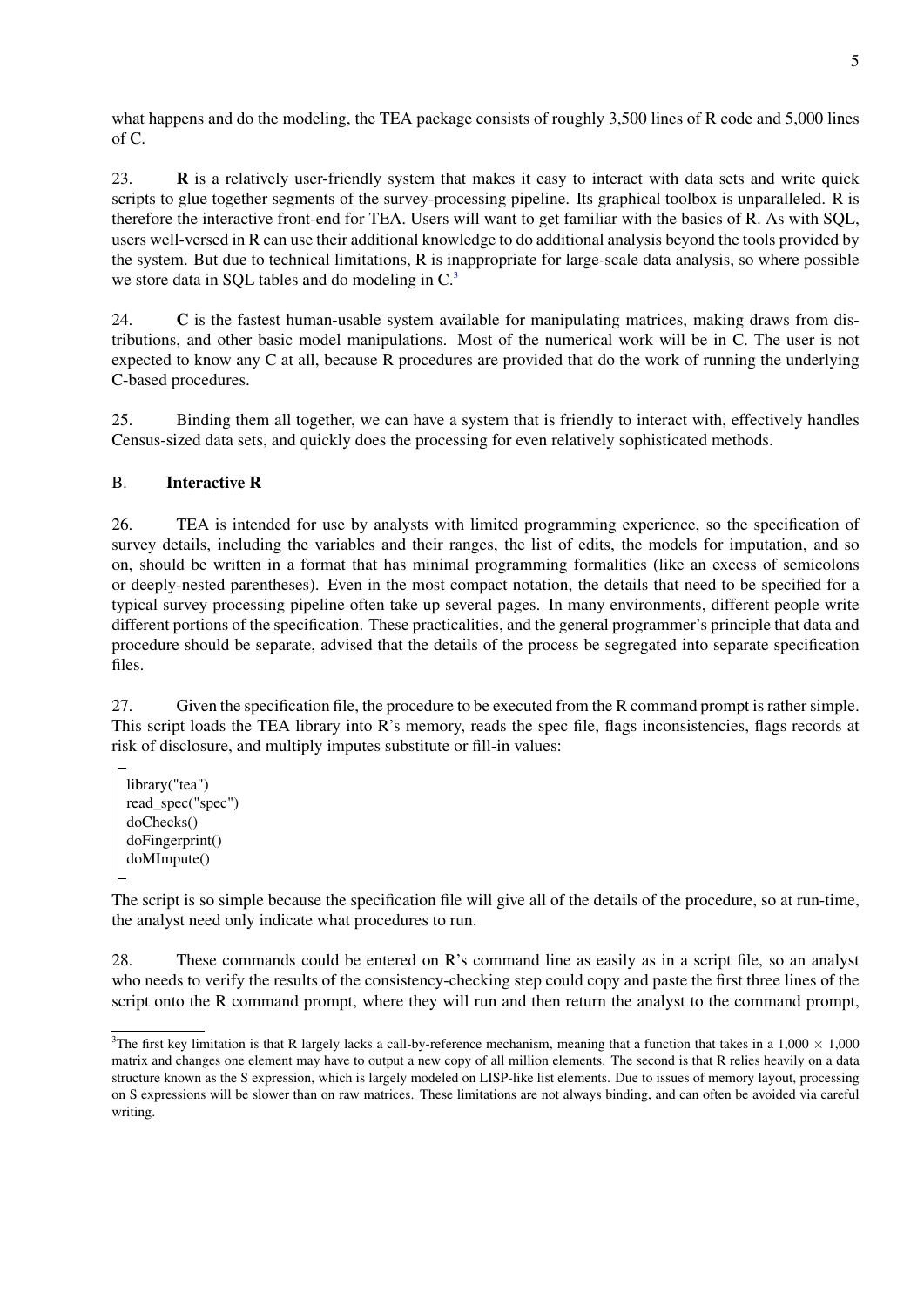where he or she could print subsections of the output tables, check values, modify the specification files and re-run, continue to the imputation step, et cetera.

29. The remainder fo the paper will focus on the specification file. I will assume that it will eventually be read in and run by the R script above.

### III. DATA INPUT AND PREP

30. The first step TEA executes is reading into the SQL database data from a text file provided by the user. In the simple R script above, the read-in occurs automatically during the read\_spec step. There is nothing remarkable in how TEA reads the data set into the database, so this step makes a good introduction to the specification that a TEA user would write.

31. A specification file might begin with these lines:

```
database: survey.db
id: sid
input {
     input file: text_in.csv
     output table: dataset
}
```
The first line is a simple key/value pair specifying that the database in which all work will occur is named *survey.db*. This affects every aspect of the system (including the reading of the spec file itself!), so this key/value pair is the first in the file and is not in any subgroupings.

The second line gives the field in the survey that uniquely identifies each record. In this example, it is named sid. This is not necessary for input, but will be used for several steps in the pipeline, and is typically listed toward the top of the specification.

The input file and output table keys affect only the input step, so they are grouped into the input section. This section specifies that the text of text\_in.csv shall be written to a new database table named dataset. Like all tables generated over the course of the process, it will be stored in the survey. db database file.

### A. Recodes

32. The recode section of the specification assigns a category or class variable to selected input variables. For example, this segment will produce three new variables expressing age, income, and state groupings:

```
recodes {
    agecat {
        0 | age between 0 and 18
         1 | age between 19 and 64
        2 | age > 64}
    wagecat {
        0 \mid income == 01 | income > 0 && income < 10000
        2 | income >= 10000 && income < 100000
        3 | income >= 100000
```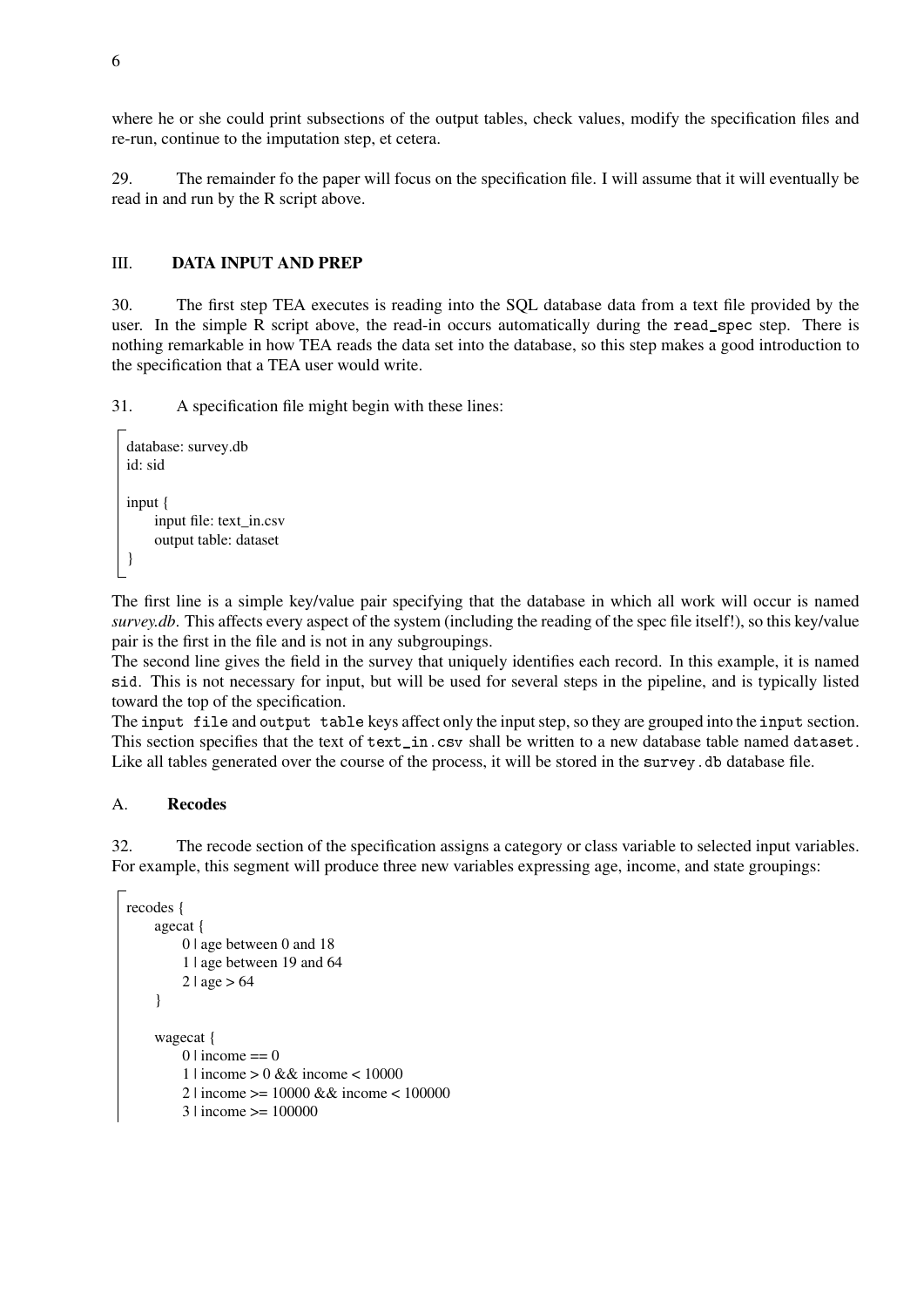```
}
    region {
        Northeast | state in ('ME', 'NH', 'VT', 'MA', \
                              'RI', 'CT', 'NY', 'PA', 'NJ')
        Midwest | state in ('WI', 'MI', 'IL', 'IN', 'OH'\
                              'MO', 'ND', 'SD', 'NE', 'KS', 'MN', 'IA')
        South | state in ('DE', 'MD', 'DC', 'VA', 'WV', 'NC', 'SC', 'GA',
                               'FL', 'KY', 'TN', 'MS', 'AL', 'OK', 'TX', 'AK', 'LA')
         West | state in ('ID', 'MT', 'WY', 'NV', 'UT', 'CO', \n)'AZ', 'NM', 'AK', 'WA', 'OR', 'CA', 'HI')
        Other |
    }
}
```
33. These recodes are generated using SQL views. The new variables may be used for edits, but they can not be used for imputation–if agecat in the example above were imputed to be one, what would age be? In the other direction, if age is changed by an imputation, the SQL view automatically reflects any change to agecat.

34. Now that the data has been read in and useful artificial variables have been specified, we can move on to the next step in the pipeline: consistency checking.

# <span id="page-6-0"></span>IV. IDENTIFYING ERRORS

35. There are typically a few dozen to a few hundred checks that every observation must pass, from sanity checks like *fail if age < 0* to real-world constraints like *fail if age < 16 and marital\_status='married'*.

36. These consistency rules are specified once, and reused in several contexts. The first pass is to check the input data against all rules, marking those records and fields which fail. Every time a change is made (such as by the imputation system) we need to re-check that the new value does not fail checks. An OLS imputation of age could easily generate negative age values, so the consistency checks are essential for producing valid imputations. Given the list of consistency checks, we can also use them for other purposes, such as setting structural zeros for the raking procedure.

### A. Declarations

37. The user must specify the set of valid values that a variable can take, for two reasons. First, TEA's edit subsystem, based heavily on the DISCRETE system by Bill Winkler [\[Winkler,](#page-11-4) [1995\]](#page-11-4), has an internal data structure whose size depends on the number of valid values. Second, the list of valid values provides the first set of edits: if age may take on values from zero to 110, then we already know that a value of 1980 is invalid.

38. Here is a sample set of fields, including two integer-valued fields, a categorical field, and a real-valued field.

```
fields {
    age int 0−116
    sex int 0, 1
    state cat AL, AK, AS, AZ, AR, CA, CO, CT, DE, DC, FM, FL, \
          GA, GU, HI, ID, IL, IN, IA, KS, KY, LA, ME, MH, MD, MA, \
```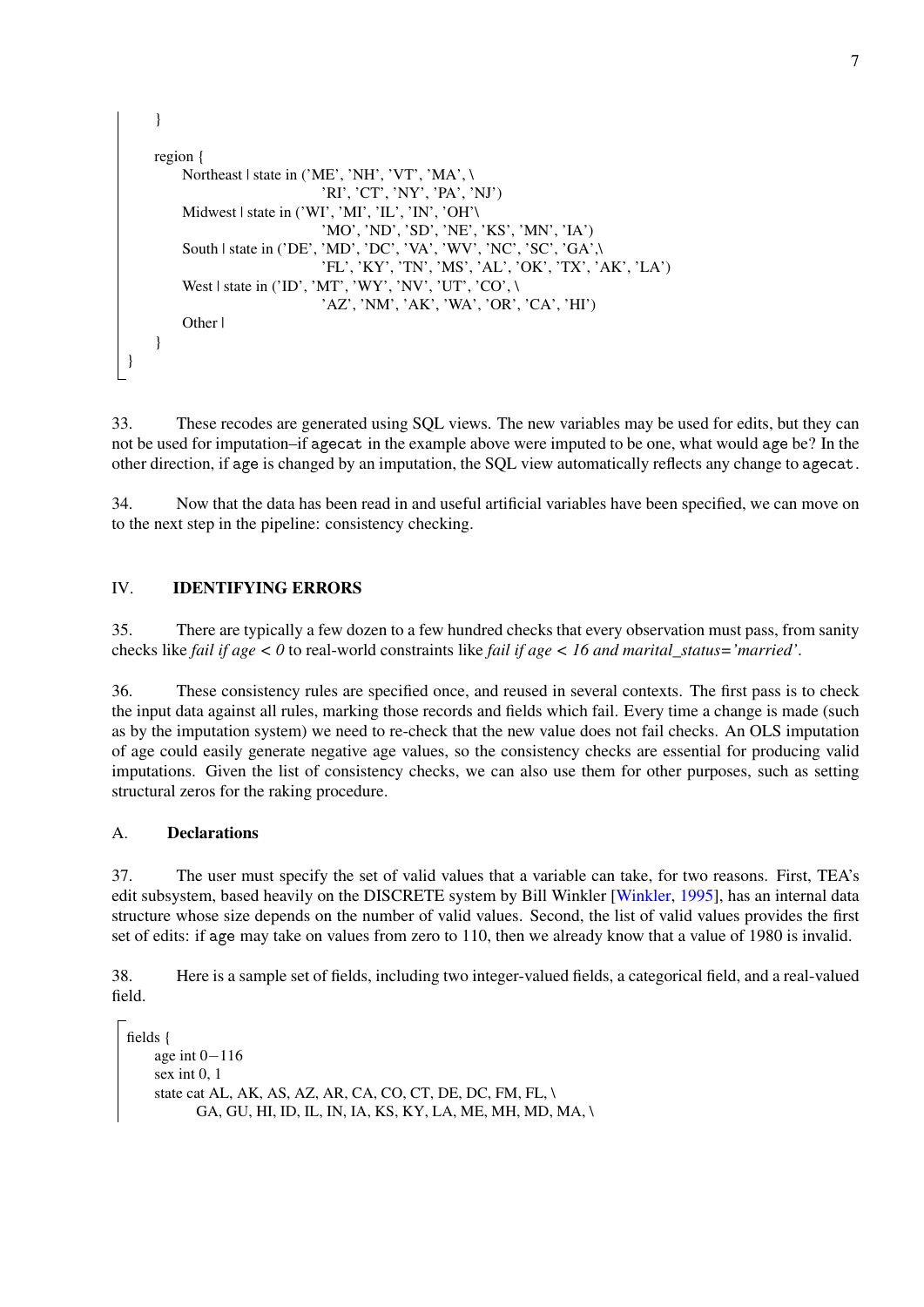```
MI, MN, MS, MO, MT, NE, NV, NH, NJ, NM, NY, NC, ND, MP, \
          OH, OK, OR, PW, PA, PR, RI, SC, SD, TN, TX, UT, VT, VI, \
          VA, WA, WV, WI, WY, AE, AA, AE, AE, AP
    wage real
}
checks { #see below.
    include checks.spec
}
```
#### B. Edits

39. Edits are unordered, and conceptually, all relevant edits are checked at once (a real-world computer will process them sequentually, but the actual sequence is irrelevant). Imputations may be ordered; see below.

40. Edits are generated (and in the case of real-valued variables, tested) using SQL, so it makes sense to specify them using SQL syntax. In the example above, the section listing consistency checks was one line: include checks.spec, which allows the person writing and maintaining the consistency checks to maintain the checks. spec file without interfering with the others. To give an example, here is a short edit specification, listing the conditions that would indicate a failure (where && can be read as 'and'):

age  $<$  5 && wage  $>$  0 wage  $< 0$ 

41. The simplicity of the edit specification is a consequence of how superbly suited SQL is to finding the subset of a group of records that meets a given set of criteria. TEA can use the specification as written by the user by simply pasting the edit, without modification, into an SQL query. For example, it is a simple procedure to assemble the above information into a query which returns a list of the records that fail the edits:

```
select sid
from dataset
where
     (age < 5 \&\&\text{ wage} > 0)or
     (wage < 0)
```
42. This is how TEA handles edits involving real-valued fields. The procedure for integer and categorical values includes several time-saving tricks which will not be discussed in this overview (details are available upon request).

### C. Editing outputs

43. The check\_consistency function at the core of TEA (it is not directly user-callable) can be run in three ways.

• The simplest is a simple pass/fail check on a record.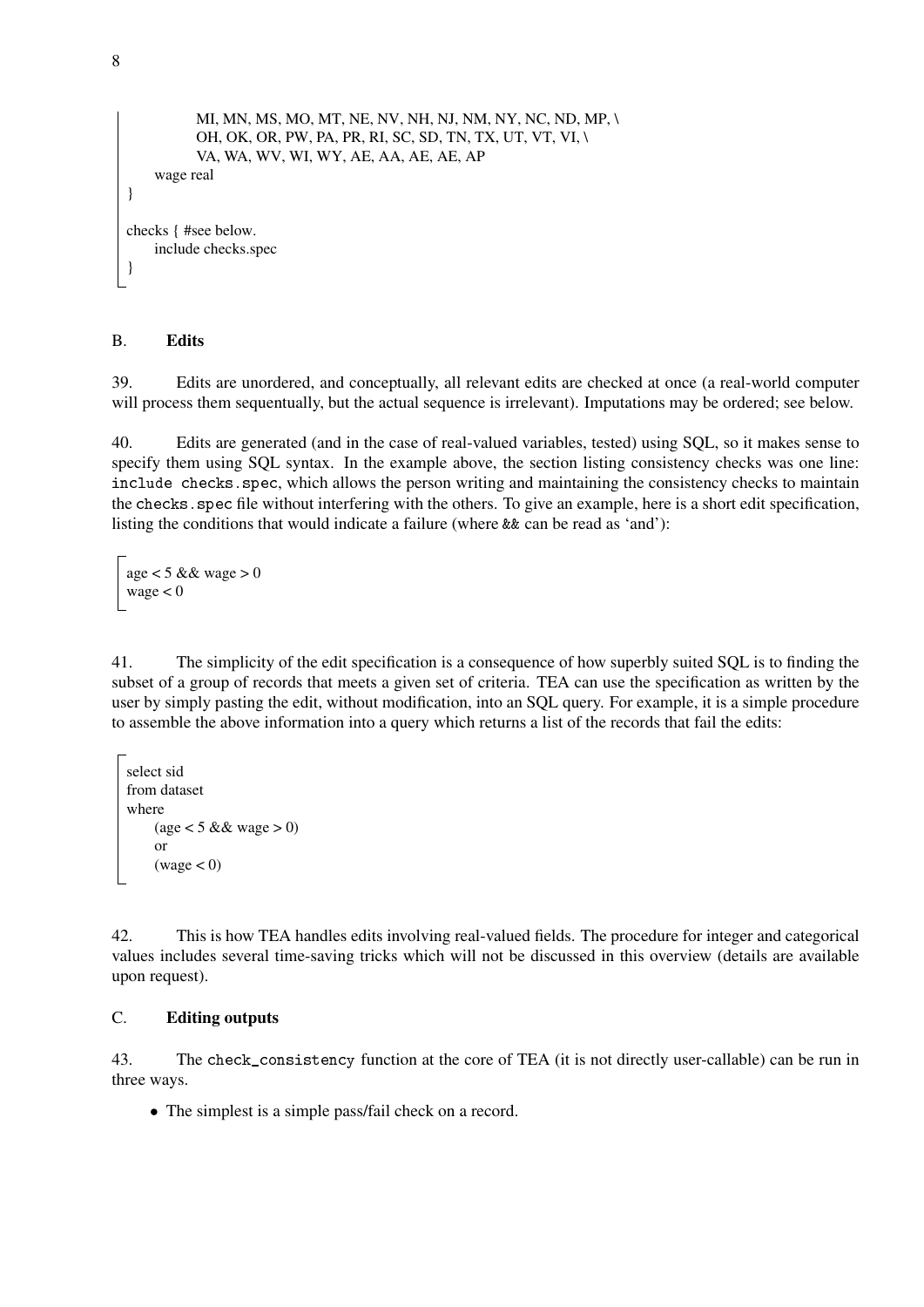- For more detail, the system can give the list of every field involved in any failed edit.<sup>[4](#page-0-0)</sup>
- The most extensive return value is a full list of all of the alternatives that could pass the edits.

44. Different users of the check\_consistency function may use this information in different ways. The R command doChecks() uses the list of fields involved in any failed edit for a record. It takes the direct approach of making a backup copy of the original data table, then blanking all of the fields involved in any failed edit, leaving the imputation system to reimpute all of them.

The imputation step will use the pass/fail facility to determine whether to keep the drawn values.

We have experimented with using the list of alternatives as the universe of options from which to draw. One could assign a uniform distribution to each alternative, or weight values according to a probability model.

Other methods of using the error identification information are planned for future work. Some involve more sophisticated edits with less of a focus on probabilistic modeling, including using the Fellegi-Holt algorithm and swapping values across records (e.g., when a father and son's ages have been switched).

#### <span id="page-8-0"></span>V. INFERENCE CONTROL

45. Inference control as currently implemented in TEA is based on the number of elements sharing a given set of characteristics, such as female, under age 18, income over \$100,000. If there are only two or three individuals in the data set with those characteristics, there is risk that an attacker can identify one of them, and thus use the survey to learn additional information about her. Here is a sample specification for this type of inference control:

```
fingerprint{
    combinations: 2
    frequency: 5
    key {
         sex
         agecat
         wagecat
    }
}
```
46. By setting combinations to two, the specification will find all 2-dimensional subsets of all of the listed keys: (sex  $\times$  agecat), (sex  $\times$  wagecat), (agecat  $\times$  wagecat). If there are fewer than frequency records in a given category, the relevant variables are flagged for potential imputation.

### <span id="page-8-1"></span>VI. IMPUTATION

47. At this point in the pipeline, we have found several records in need of new values, including data that was never reported or recorded, data that the edits report is clearly incorrect, and data that is flagged as a disclosure risk. For simplicity of exposition, I will refer to all of these data points as marked as missing, regardless of the reason.

<sup>&</sup>lt;sup>4</sup>This is by no means the minimal set that would resolve the edits. For economic data, where there are often accounting identities that may point to one field being a typo, the minimal change is very desirable. For population data, edits tend to not have such a deterministic solution.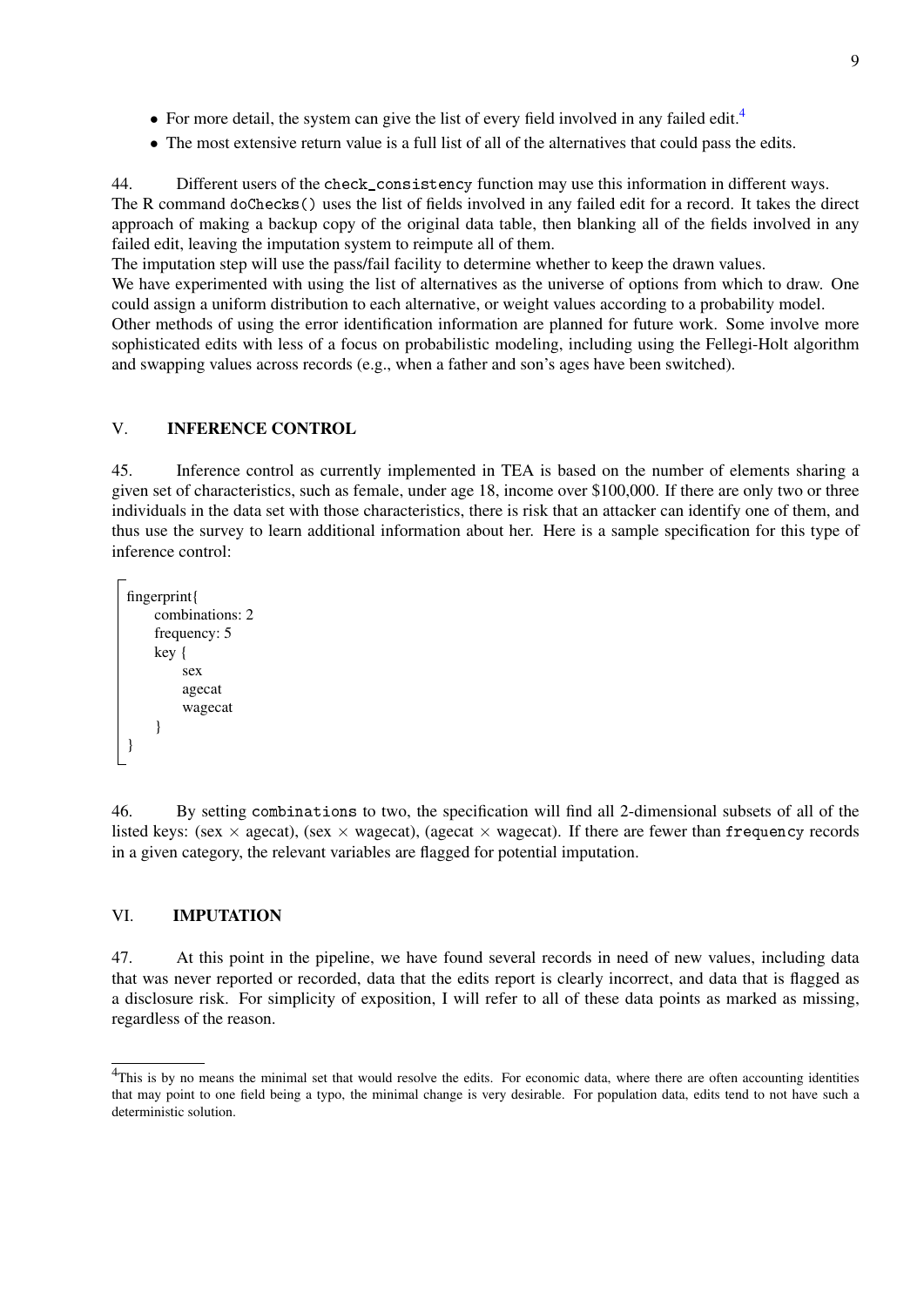Given that the edit and inference control checks have already flagged problem data elements, and the specification file lists a sequence of imputation models, the procedure is as follows. The steps will be explained in greater detail below.

- (1) The fields that fail edits or are otherwise missing are noted.
- (2) The category in which the record falls is selected using the algorithm described above, giving us a subuniverse of complete data.
- (3) For each imputation (the specification above set draw count to five):
	- (a) For each model (such as the age and income models in the specification):
		- (i) The model for the given field is estimated based on the subuniverse of the data.
		- (ii) Given a fully estimated model, a draw is made.
		- (iii) For integer and categorical data declared in the fields section above, if the drawn value is outside the declared range, redraw a new value.
	- (b) If the now-filled record fails an edit, redraw new values and recheck the edits. In our TEA tests using ACS data, almost all records are filled after about four redraws.
	- (c) Record a successful imputation in a separate table.

48. Because the imputations are recorded in a separate table, we are left with the original data and a list of imputations for all missing spaces in the data.

TEA's checkout impute function will fill the missing elements in the data table with a single imputation. Users may choose to report all multiple imputations by calling checkout\_impute five times, or report only the first. TEA also provides a function to calculate the total variance (within-imputation variance plus acrossimputation variance) for a given statistic.

Alternatively, omitting the draw count from the specification indicates that TEA should run only one imputation.

### A. Subuniverses

49. The parameters of the model will be estimated using non-missing data from the survey, but we typically presume that the best model comes from data that is 'close' to the subject whose data is missing, such as those respondents living in the same tract, with the same sex, or in the same income bracket. For the case of the Randomized Hot Deck model, in which missing values are filled in by simply drawing from the non-missing data in the same category as the record with missing data, the real design question is about what categories to divide the population into.

50. Here is a sample specification that will be dissected over the course of this section.

```
impute {
    min group size: 20
    draw count: 5
    categories {
       num jobs 2008 = 0num jobs 2008 = 1num\_jobs_2008 \Rightarrow 2age < 1818 \le age < 3535 \le age < 6565 \leq age
       state
    }
```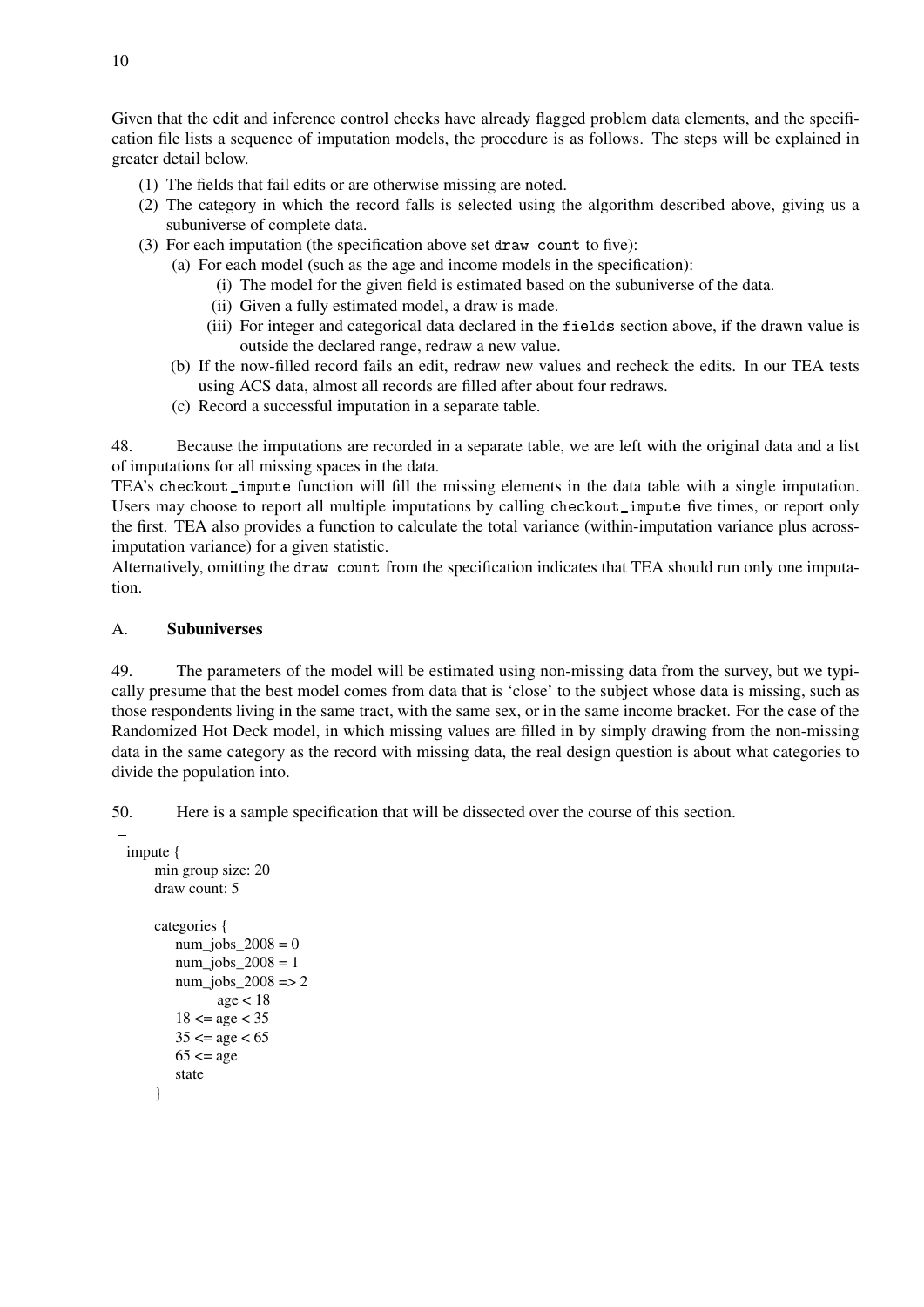}

The categories subsection presents a set of subdivisions for the population, including three categories for the number of jobs held in 2008, four age groups, and state of residence (which, being listed in the spec as a bare variable with no restrictions, is understood to mean that each value is a distinct category). Given a record {age=43, num\_jobs\_2008 =1, state=OH, income=NA}, income needs to be imputed, TEA would first find those records that have a non-missing income value, living in Ohio, age between 35 and 65, holding one job in 2008. This specification requires a minimum group size of 20. If there are too few non-missing values, then TEA will drop the bottom category, in this case state, and thus use all records age between 35 and 65, holding one job in 2008. If this is still too small, then the age category is also dropped, continuing until there are enough non-missing values to meet the group size specification. At the extreme, the system may need to use the entire data set with no subcategories to satisfy the minimum group size restriction.

51. Having found the non-missing data for the category, TEA can go on to using that data to estimate a model for the missing data and draw from it to fill in missing values.

# B. Model estimation

52. In this section, those items marked as missing are filled in using models chosen by the user. At its core, the process breaks down into two steps: estimation and drawing.

53. The estimation procedure takes in a complete data set and returns the estimated parameters. For example, a Normal model returns  $\mu$ =the mean of the input data and  $\sigma$ =the standard deviation of the input data, and an OLS model returns the coefficients of the linear regression (typically notated  $\beta$ ).

54. Apophenia [\[Klemens,](#page-11-6) [2008\]](#page-11-6) is a library of C functions and structures built with exactly this principle of providing a standardized model interface. As such, it already provides a number of models that are of exactly the form needed here, including Univariate and Multivariate Normal distributions, Probability Mass Functions (PMFs, aka histograms, aka Discrete distributions), Loess smoothing, OLS regression, Probit and Logit, et cetera. Each has an estimate function that takes in data and produces parameter estimates, and a random draw method that takes in a set of parameter estimates and produces synthetic data. TEA can use models in this standardized form directly.

Thus, the problem of standardizing models to the point that they can be interchanged by the user as desired is already solved, leaving TEA with only the logistics of parsing the user's text specification of the model and putting the data into the correct form for input to Apophenia's models.

## C. The range of models

55. The intent of TEA is to not dictate to users the means by which imputation is executed. For example, users may choose to draw imputed values directly from the existing data–Hot Deck. The underlying assumption is that data is Missing Completely At Random (MCAR), and guarantees that any post-imputation distribution an analyst might be interested in will be approximately identical to the analogous pre-imputation distribution.

56. Data is Missing At Random (MAR) when the probability of a field being missing is correlated to one of the non-missing fields, but not the value of the missing data given the non-missing data. It is common to apply regression techniques, such as OLS or Logit estimation, to impute MAR data.